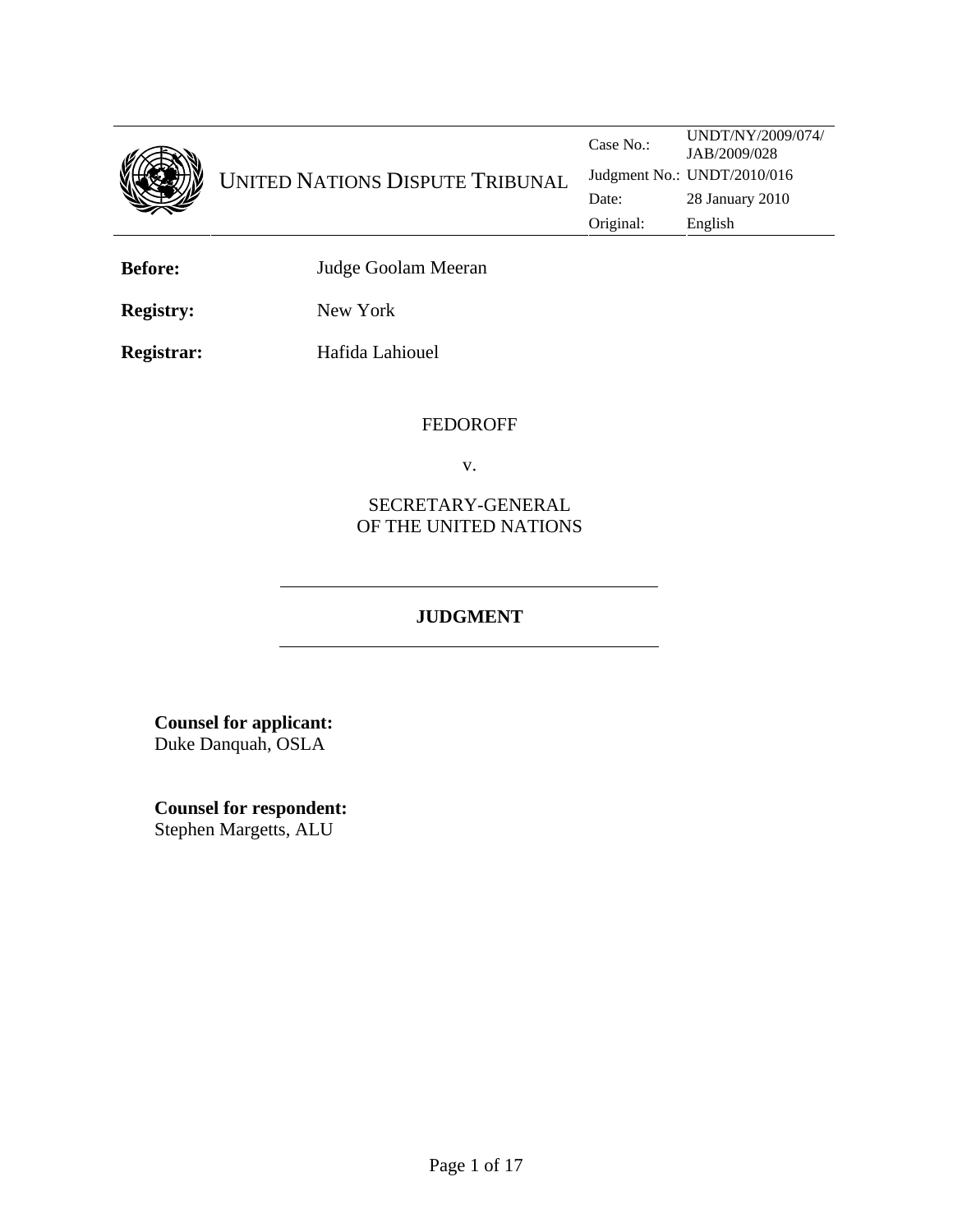### **Introduction**

1. The applicant's supervisor had promised her, without lawful authority, that she could carry over to the next leave year her annual leave days in excess of the 60 day limit as at 31 March 2008. However, the applicant was subsequently informed by the Department of Economic and Social Affairs (DESA) that she would not be allowed to do this. The applicant filed an application requesting compensation for the lost days. The respondent submitted that the application was time-barred.

### **Background**

2. The applicant had been employed as a United Nations Secretariat staff member on a permanent contract as a senior programme officer at the P-5 level from 6 May 1989. The expected date of her retirement was 30 September 2008. However, she was given a one-month extension to 31 October 2008 at which point she retired from service. At the time of her retirement, the applicant was working in DESA.

3. Upon the applicant's retirement, an issue arose regarding remuneration in respect of six and a half days of annual leave. By a memorandum dated 28 October 2008 from the Chief of the Executive Office of DESA, the Administration refused to compensate the applicant for the contested annual leave days. On 19 January 2009, the applicant filed a request for administrative review of the decision not to pay her.

4. By a letter dated 26 February 2009, the applicant was informed by the Administrative Law Unit that her request for review was not receivable because it was out of time under staff rule 111.2(a). The applicant submitted an appeal to the Joint Appeals Board (JAB) on 26 March 2009.

5. In accordance with former staff rule 105.1(a), staff members accrue annual leave at the rate of six weeks per year. There is provision for annual leave to be carried over into the next leave year up to a maximum of 12 weeks (60 working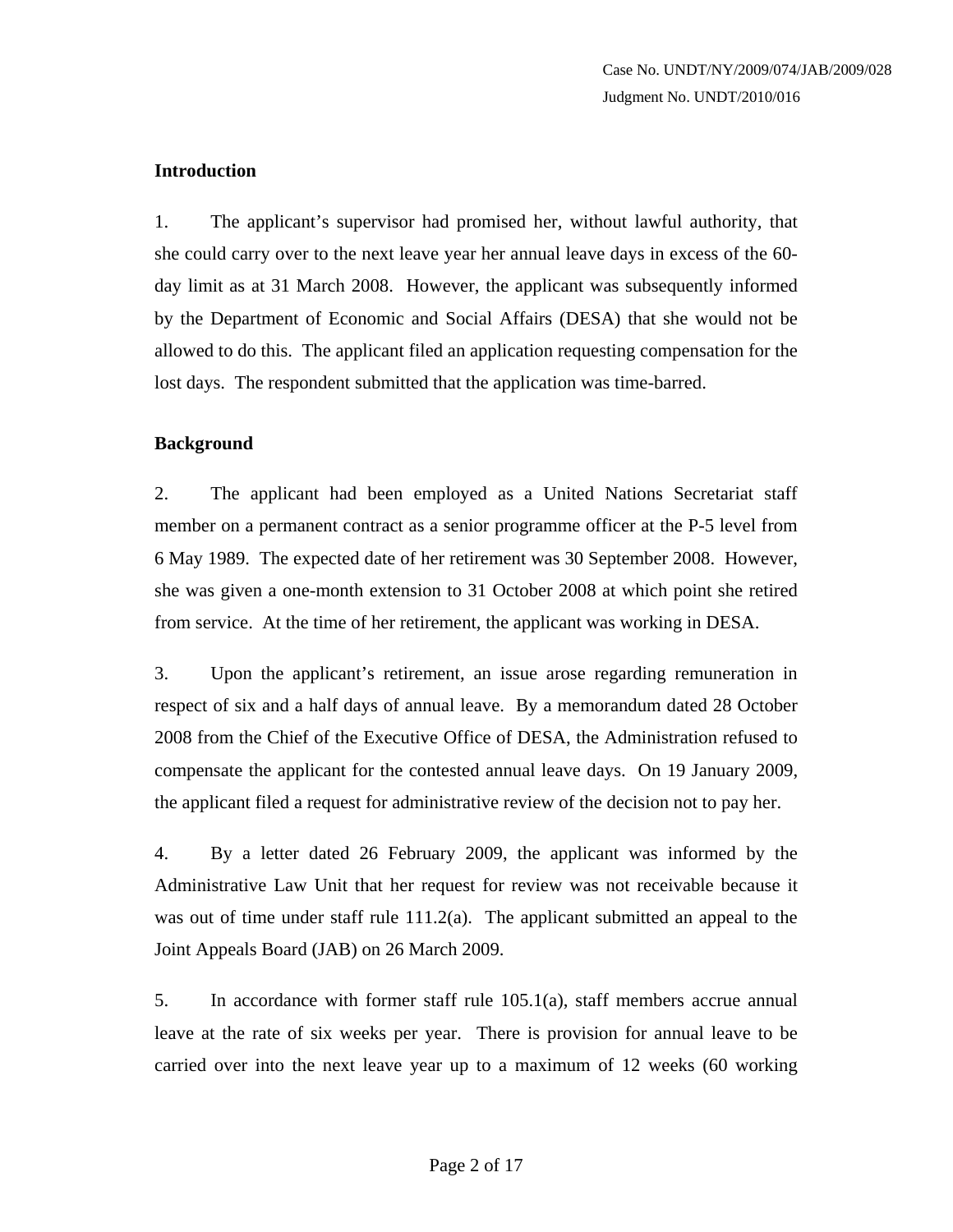days). The only exception provided for under former staff rule 105.1(c) is for staff who are serving on a mission. The applicant was not.

6. It was common ground that the applicant's supervisor promised her that annual leave days in excess of the 60-day limit as at 31 March 2008 could be used up in the following leave year (i.e., after 1 April 2008) as a special arrangement in view of what the supervisor and the applicant considered to be special circumstances relating to the needs of the Organization. 1 April 2008 is the cut-off date for carryover of annual leave days—all days above 60 annual leave days are lost, and the applicant had 68 days as of 31 March 2008 (and, therefore, lost eight of them on 1 April 2008). The applicant asserts that she understood that she would be subsequently allowed to use the eight annual leave days that did not get carried over.

7. However, when she tried to use the promised eight days, her Executive Office told her that she could not do that because she had lost those days on 1 April 2008. At the time of the applicant's separation on 31 October 2008, she had 53.5 annual leave days. The applicant maintained that she was entitled to separate with the balance of 60 annual leave days. Therefore, the applicant filed an application requesting compensation for six and a half days to bring her balance to 60 days as of the date of her separation.

#### **Issues in contention**

8. The principal issues of contention between the parties related to the strict application of the rules which do not permit a staff member to carry over more than 60 days into the following leave year. The applicant contends that notwithstanding the strict rule she was entitled to carry over leave in excess of 60 days because her supervisor had promised that she could do so. It is her case that she was precluded from taking annual leave because of the important and urgent tasks that were assigned to her by her supervisor. However, there was an important preliminary issue relating to the application of the time limits relevant to this case.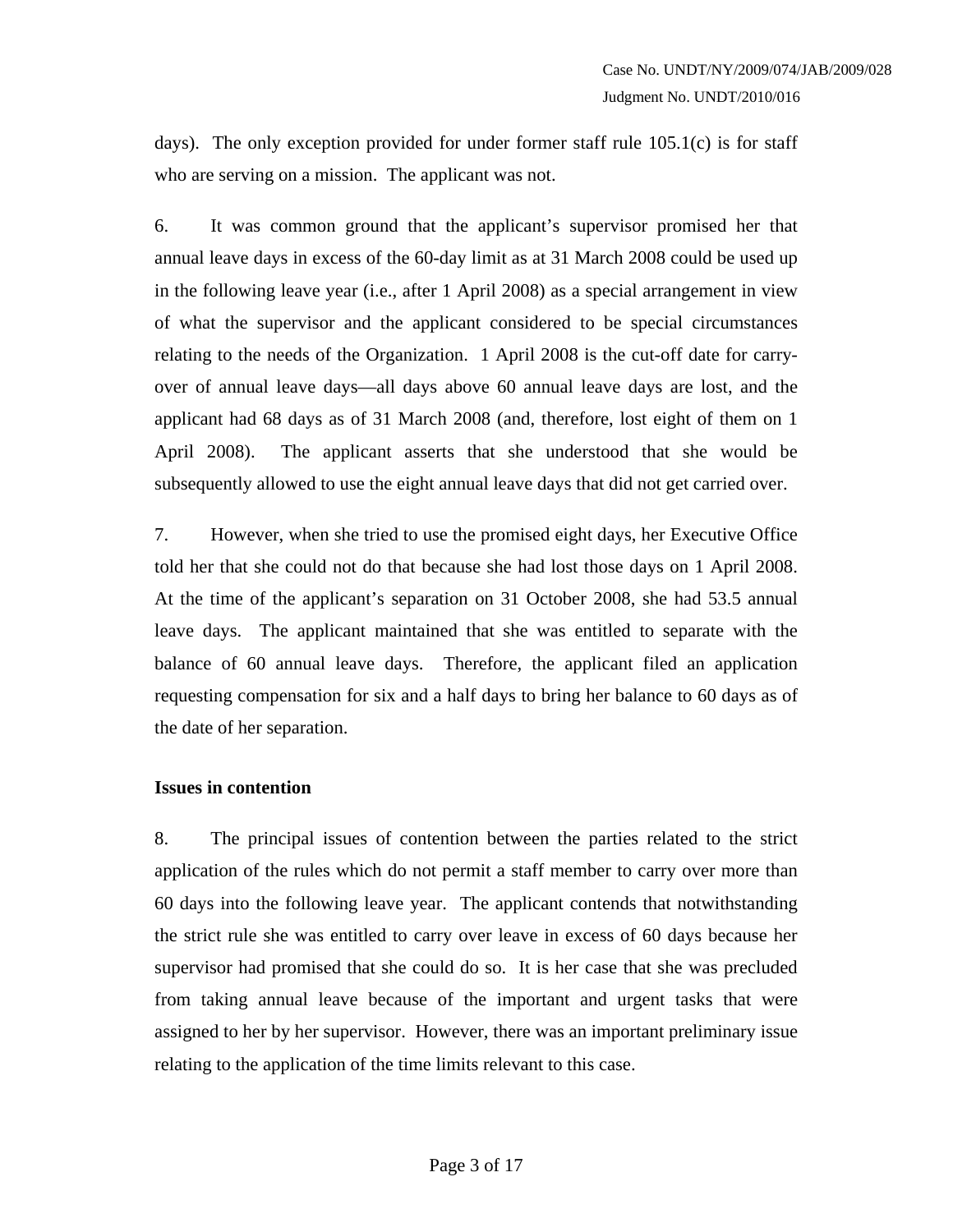#### **The case for the applicant**

- 9. The applicant's submission can be summarised as follows:
	- a. She was entitled to carry over annual leave days in excess of 60 in April 2008 since she was prevented from exercising any annual leave in January–March 2008 because of the constraints that were imposed on her by the management. The Organization was the sole beneficiary of the circumstances that prevented the applicant from exercising her right to enjoy the leave days. The applicant was entitled to take the eight days annual leave after 1 April 2008 and have them charged to the annual leave accrued prior to 1 April 2008. Therefore, the applicant was entitled to retire from the Organization with an overall total of 60 days annual leave accrued. Because the applicant had 53.5 annual leave days at the time of her separation, she should be compensated for six and a half annual leave days.
	- b. The applicant said that she was not aware of the existence of a time limit to contest the administrative decision. The Administration had an obligation to provide notice and alert the applicant of the need to take timely preemptive measures to protect her fundamental rights. This was not done in this case. Although it is technically correct that the applicant was late in commencing her appeal process, the Administration should bear some responsibility for its failure to advise the applicant of her staff rights.

#### **The case for the respondent**

- 10. The respondent resisted the claim on the following grounds:
	- a. The claim was not receivable because it was not submitted within the two-month time limit provided for under former staff rule 111.2(a).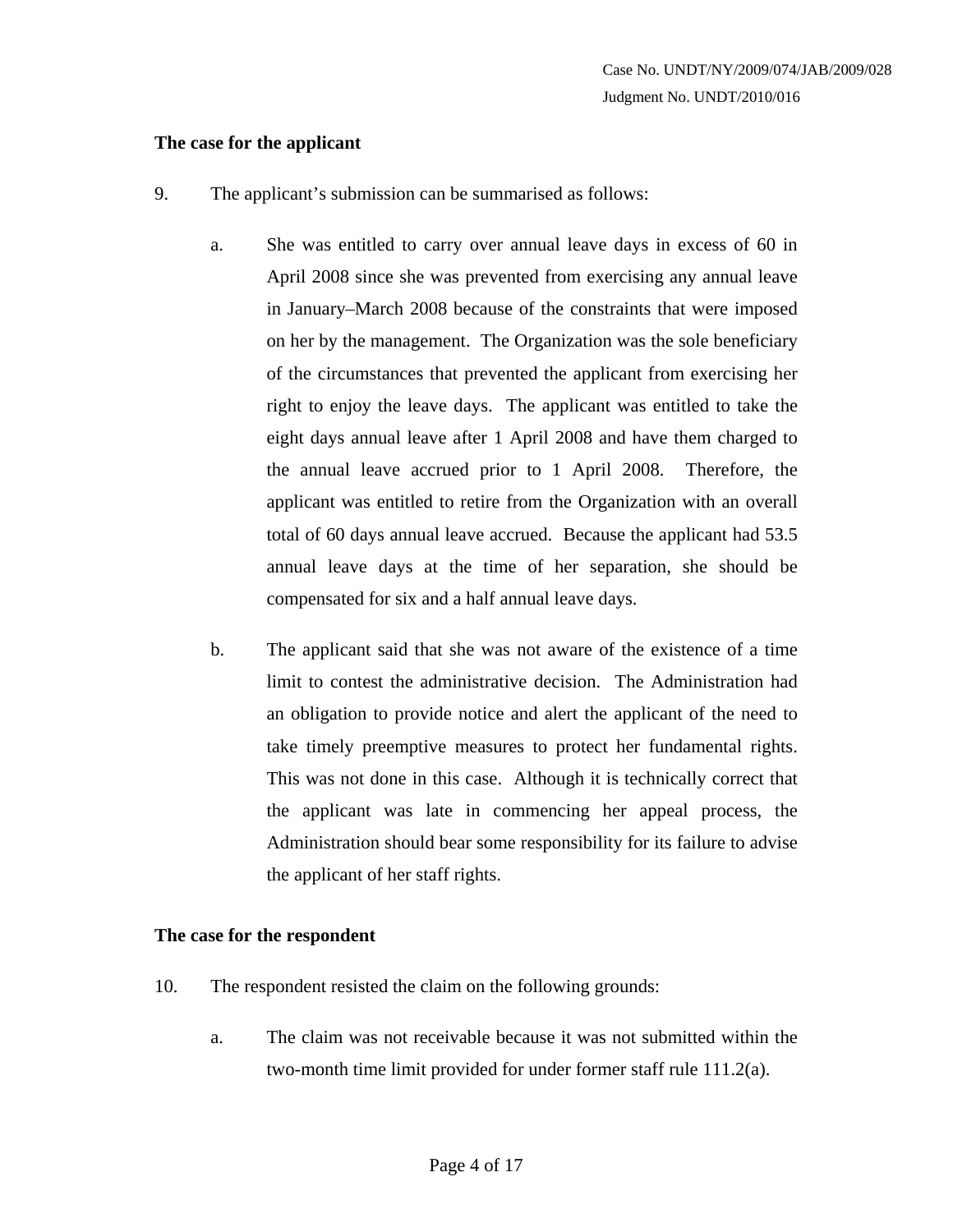- b. The applicant failed to show "exceptional circumstances" under former staff rule 111.2(f) which provides that an appeal against an administrative decision shall not be receivable unless the time limits have been met or, under "exceptional circumstances", waived. The respondent submitted that the applicant had not provided any facts or matters of substance which might be regarded as exceptional. The respondent further argued that following receipt by the applicant of the letter dated 28 October 2008, she had more than sufficient time to submit her appeal to the JAB.
- c. The appeal was not in relation to an administrative decision since it involved the proper application of former staff rule 105.1(c).
- d. In any event, the applicant was not prevented by the pressure of work from using up any excess leave before 31 March 2008.

## **Comment on the litigation**

11. The JAB was unable to deal with this matter prior to 1 July 2009, on which date the appeal was transferred to the United Nations Dispute Tribunal.

12. At the beginning of the hearing held on 27 August 2009, I raised a question relating to the principle of proportionality in litigation over a matter of six and a half days of unpaid annual leave which counsel agreed was, in monetary value, no more than USD3,500–4,000. The litigation costs to the United Nations exceeded, by far, the sum of money involved. Counsel were asked if there were matters of principle or some other substantive reason for proceeding when the option of mediation was available. Counsel for the applicant was amenable to settlement discussions but counsel for the respondent had no instruction to do so for reasons which became clear as the hearing proceeded.

13. In the absence of any jurisdictional issue relating to the applicable time limits and given the fact that the applicant relied on a promise made by her supervisor,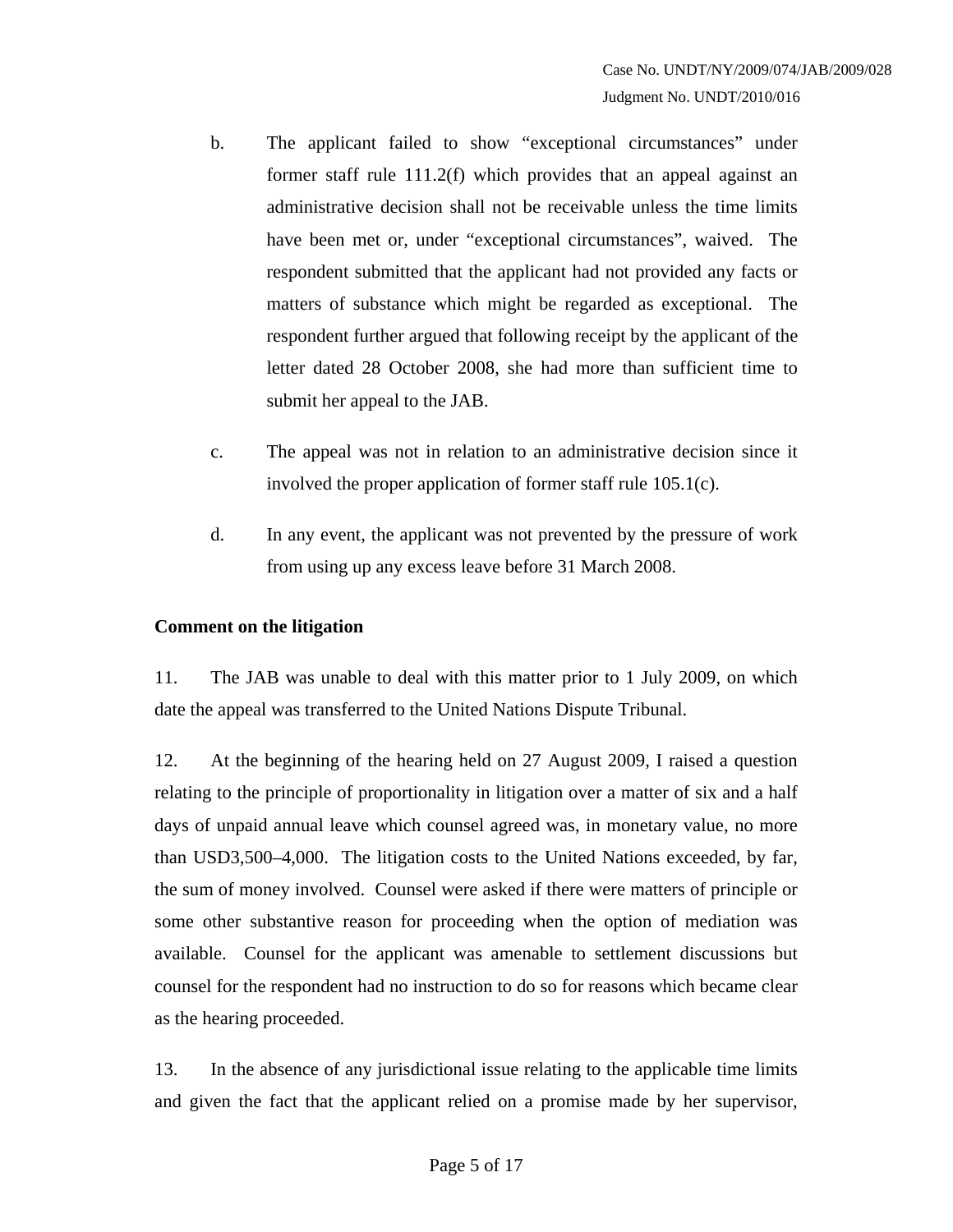subsequently supported by the Director, I would have been prepared to consider whether the respondent should be estopped from relying on the strict application of the rule. In the event and given the Tribunal's factual findings this question did not arise for consideration.

#### **The law on receivability**

14. Former staff rule 111.2(f) provided as follows:

An appeal shall not be receivable unless the time limits specified in paragraph (a) above have been met or have been waived, in exceptional circumstances, by the panel constituted for the appeal.

15. This rule governed the limitation period at the material time. It should be noted that the particular test for waiving the time limit of two months was a finding that there were "exceptional circumstances".

16. This rule is similar to but not identical to article 8.3 of the Statute of the Dispute Tribunal, which provides that

[t]he Dispute Tribunal may decide in writing, upon written request by the applicant, to suspend or waive the deadlines for a limited period of time and only in exceptional cases. The Dispute Tribunal shall not suspend or waive the deadlines for management evaluation.

17. Whether a claim is presented within time goes to the jurisdiction of the Tribunal. Therefore it is of fundamental importance that any issues relating to the timeous presentation of a claim are determined as a first step. If it is decided that the claim was not presented in time, the Tribunal will have no jurisdiction to consider the case on its merits. In some circumstances an examination and determination of the question whether it could reasonably and fairly be said that the facts and circumstances render this case exceptional will require a consideration by the Tribunal of the evidence relating to the merits of the claim. The extent to which an exploration of these factual matters is necessary is a matter for the judgment of the Tribunal.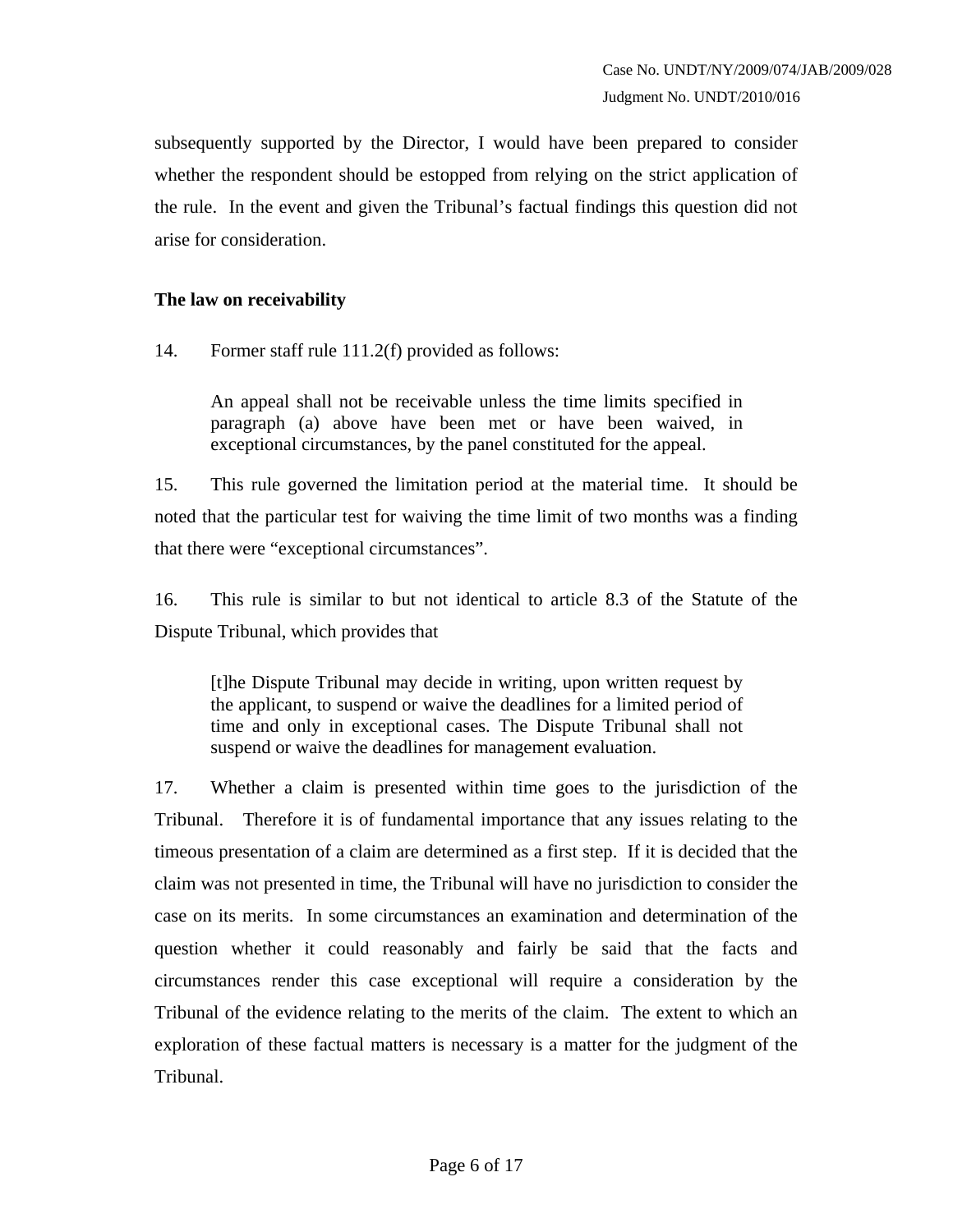18. Had this application been considered prior to 1 July 2009, it would have been subject to the restricted interpretation given by the Administrative Tribunal in a number of judgments that "exceptional circumstances" are circumstances beyond the control of the appellant, which prevented the staff member from submitting a request for review or appeal within the prescribed time. However the JAB did not consider this appeal and it was transferred to the Dispute Tribunal to consider. This raises the question as to what is the proper test to be applied in considering whether the time limit should be waived. Should it be the test of "exceptional *circumstances*" under former staff rule 111.2(f) or the test of "only in exceptional *cases*" under article 8.3? The answer is straightforward and is to be found in staff regulation  $11.1(a)$  which provides that the Dispute Tribunal shall "under conditions prescribed in its statute and rules" hear and render judgment.

19. Accordingly, the correct test to apply in this case is under article 8.3 of the Statute of the Dispute Tribunal which gives discretion to the Tribunal "to suspend or waive the deadlines for a limited period of time and only in exceptional cases". In my opinion, this test is intended to give the Tribunal an unfettered discretion to decide first what in the particular case could constitute "a limited period of time" and second whether given the totality of the evidence and circumstances it could be said that this is an "exceptional case".

#### **The hearing**

20. As previously mentioned, determination of whether the case is exceptional may require a consideration by the Tribunal of the evidence relating to the merits of the claim.

21. Evidence was given by the applicant as well as by the Chief of the Executive Office of DESA. The Tribunal heard evidence relating to the circumstances under which the applicant was working and the explanations which were provided in support of her contention that she was precluded from taking the excess leave before the end of the leave year.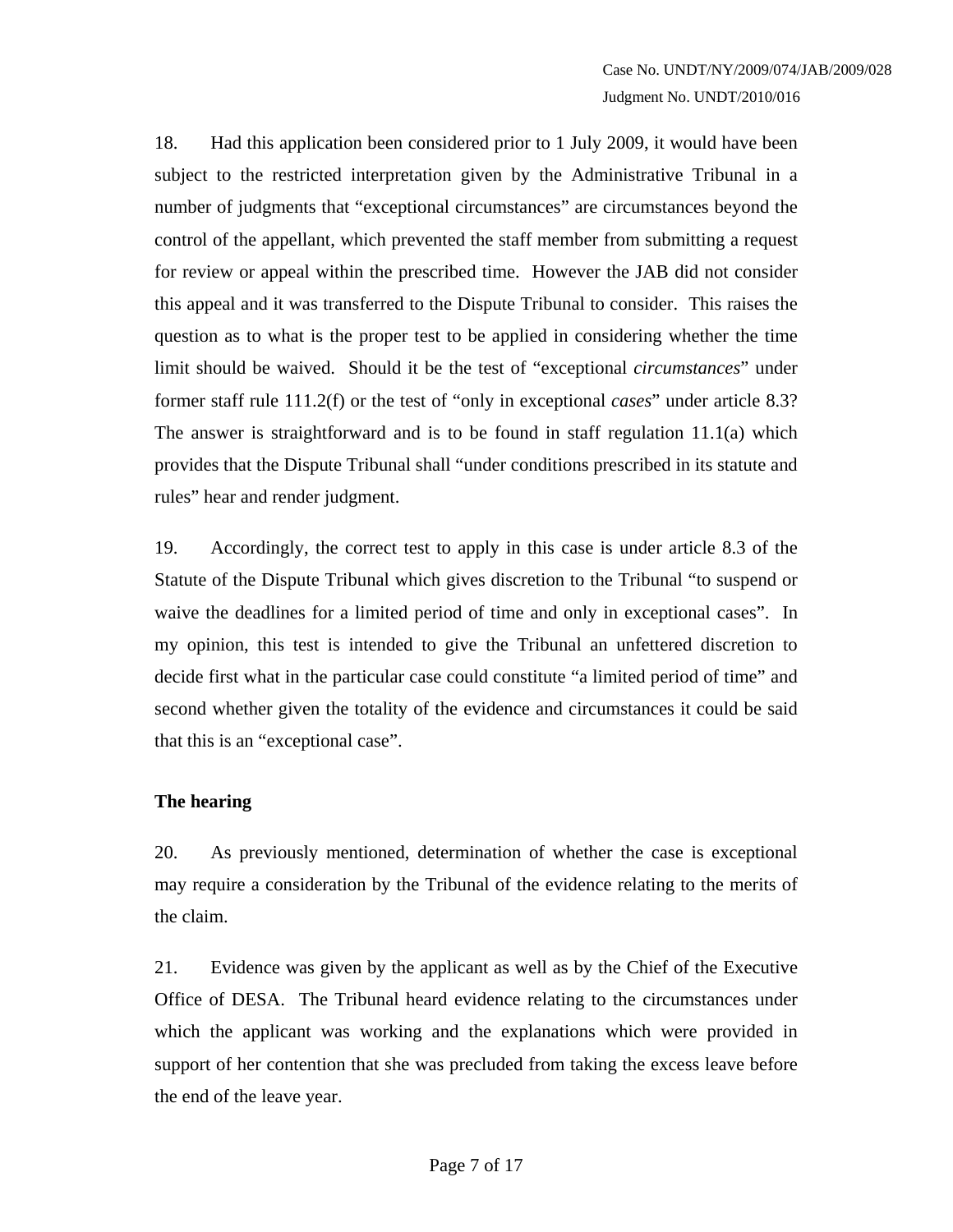22. The respondent's witness (Chief of the Executive Office of DESA) also provided evidence about the applicant's leave record and the importance of strictly applying the rules regarding accumulation of leave days. Given the finding in relation to the preliminary question of receivability in relation to the time limits it is not necessary to record in detail the evidence that was given. A summary will suffice. However, such evidence proved to be important in making factual findings both as to the reasons and circumstances which resulted in the appeal being out of time as well as full appreciation of those factors that may be relevant in assessing whether this was the exceptional case contemplated by article 8.3 of the Statute, it being common ground that the claim was presented out of time.

### **The test of "exceptional case"**

23. The factors which may assist the Tribunal in deciding if this is an exceptional case are as follows:

- a. What was the applicant's state of knowledge of the time limit for appealing the administrative decision?
- b. Was any ignorance or mistaken belief in relation to any matter that was essential to the bringing of the complaint or appeal itself reasonable? Any such ignorance or mistaken belief is not normally considered to be reasonable if it arose as a result of fault on the part of the applicant or her advisers in not making the necessary enquiries which would have been reasonable for them to make.
- c. Was there a wholly understandable misapprehension of the law through no fault of hers or her advisers?
- d. Were there crucial facts not known to the applicant which caused her to be out of time?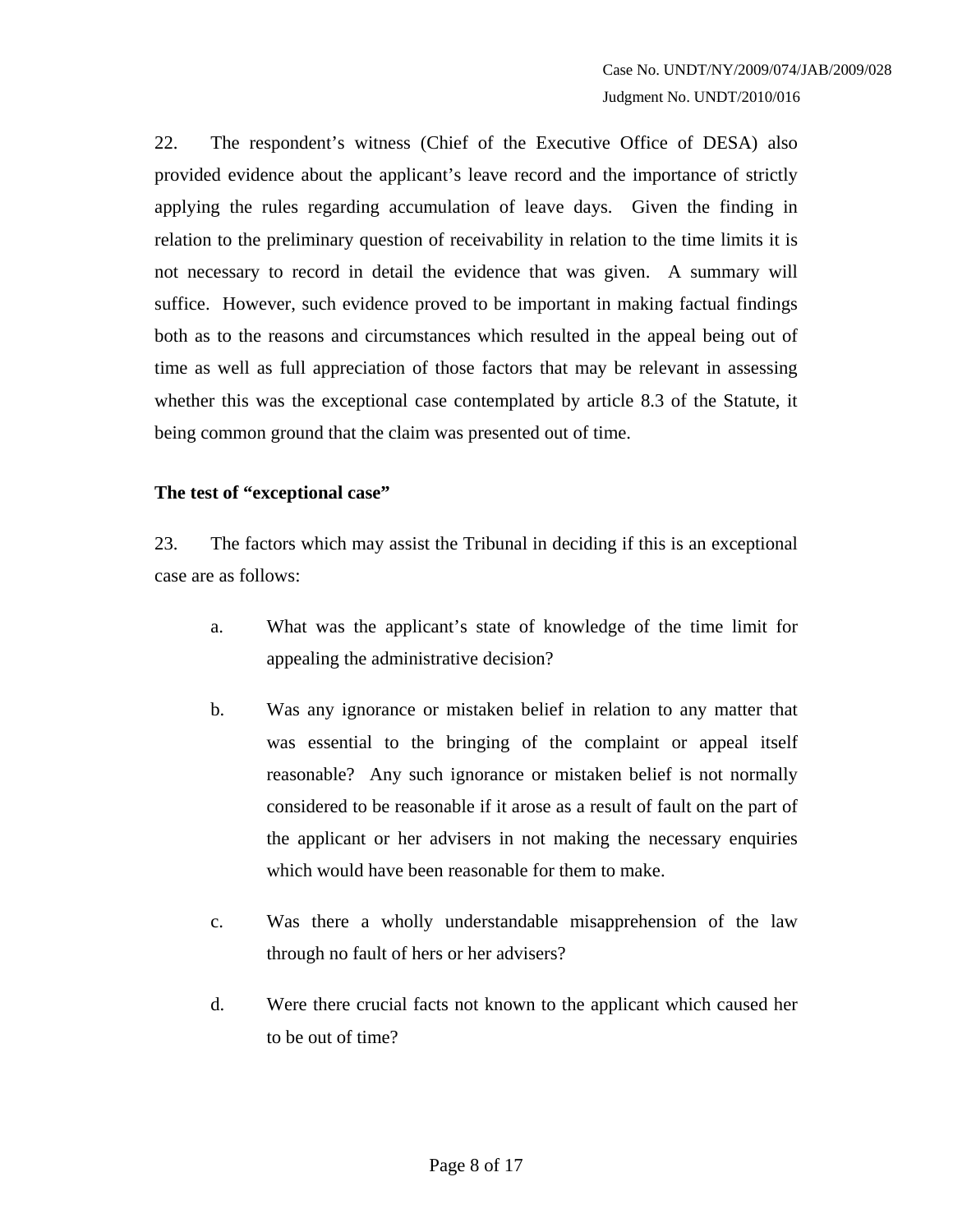- e. Was there a physical impediment like ill health or some other special circumstance which constituted a barrier to the timeous presentation of the claim?
- f. Was there any substantial failure on the part of the applicant or her adviser?
- g. Was there any misrepresentation by the respondent about any matter relevant to the question of time limits?
- h. Were the parties actively engaged in a conciliation or mediation process which, understandably and with justification on both sides, caused the case to go out of time?
- i. Did the applicant act diligently, at all material times, in pursuing her claim?
- j. Did the applicant or her advisers make a conscious decision, for whatever reason, including tactical, to delay or postpone the lodging of the appeal?
- k. Was the totality of the circumstances and events which caused or contributed to the appeal being presented out of time beyond the control of the applicant and her advisers?
- l. Even if it was within the control of the applicant to request the review within time was it nevertheless excusable in the particular circumstances of the case that she delayed in filing her application in time?
- m. What is the actual prejudice or harm to the respondent if the time limit was waived?
- n. Is a fair hearing possible notwithstanding the lapse of time?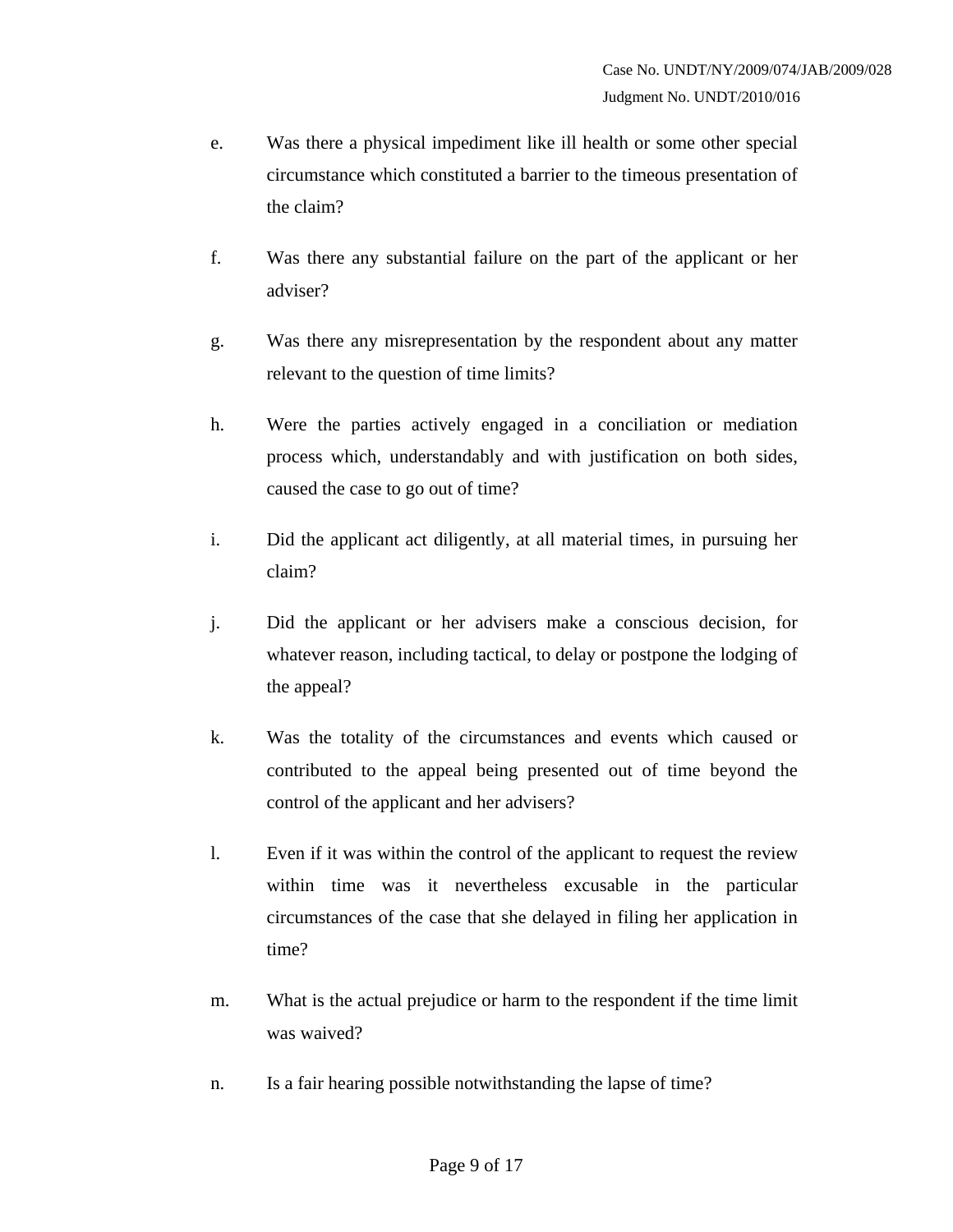o. What would constitute a "limited period" in the circumstances of the particular case?

24. In considering the above questions in light of the evidence in this case could it reasonably be said that this is an "exceptional case"? This is pre-eminently an issue of fact for the decision-making Tribunal. The Judge will bear in mind the importance that is placed on time limits being complied with in the interests of good administration. At the same time the Judge will remind himself that time limits are not intended to operate to the disadvantage of staff members or to constitute a trap or a means of catching them out when they did all that could reasonably be expected of them and furthermore when they acted in good faith.

25. The facts and circumstances that themselves caused or contributed to the appeal being out of time will have to be given considerable weight in reaching a final assessment.

26. The test involves the application of a discretionary power. In my view, this is a two-stage process:

- a. The Tribunal must first decide if this is an exceptional case. If it is not, that would be the end of the matter.
- b. If it is exceptional, the Tribunal should decide, in the exercise of its discretion, whether it would be just and equitable to suspend or to waive the time limit.

#### **The Tribunal's findings**

27. The applicant agreed that she was aware of the fact that there was a strict rule that prevented accrued annual leave in excess of 60 days from being transferred to the following leave year. It was her case that there were special circumstances which were indeed exceptional and related directly to her commitment to the United Nations.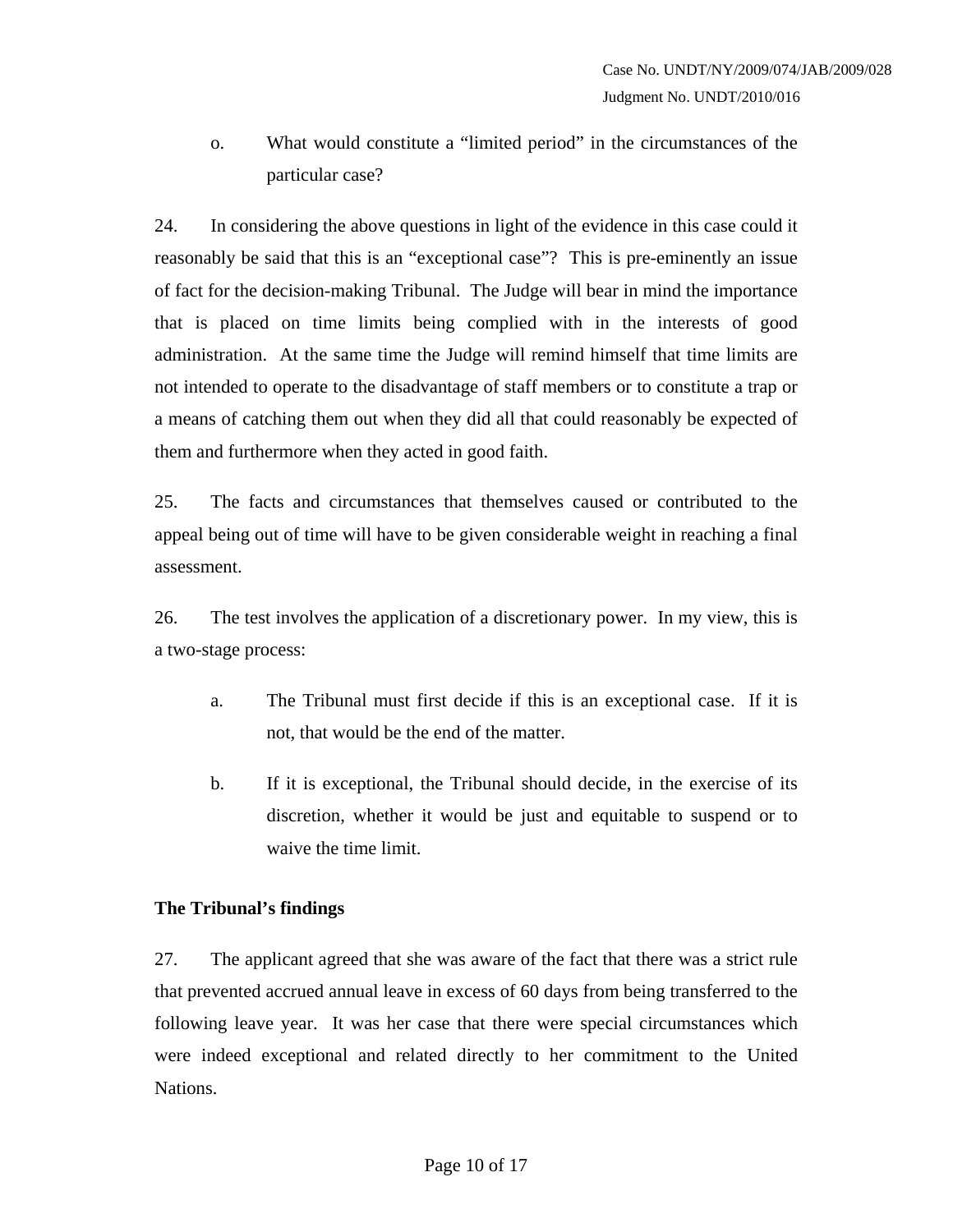28. The decision that she would forfeit the excess days was communicated to her by a document that she received in April 2008. She took no action in relation to that because she relied on the promise made to her by her supervisor that she would be allowed to use the excess leave prior to retirement.

29. The applicant and her supervisor came to an arrangement completely outside the staff rules that notwithstanding the fact that the official records showed that she had lost the excess days she would nevertheless be permitted to take them as paid leave before her retirement. This unofficial and highly irregular arrangement only came to light when the applicant's request for a further extension of her appointment was refused and it became known that she had taken leave that was not officially authorised.

30. On 16 October 2008, the Director, Office for ECOSOC Support and Coordination, DESA, wrote to the Executive Officer, DESA, asking her to return the days which the applicant had lost. In effect, this amounted to a request to approve payment for six and a half days in respect of the excess "lost" leave days.

31. By a memorandum dated 28 October 2008, the Executive Officer did not approve the request.

32. On 19 January 2009, the applicant filed a request for administrative review of the 28 October 2008 decision. This request was received on 26 January 2009. It was out of time irrespective of whether the earlier date of April 2008 was taken or the later date when she received the letter of 28 October 2008. There are two possible dates for calculating when time began to run:

a. A date in April 2008 when the applicant was informed in writing that she would be permitted to carry over only 60 days from the previous leave year, thereby losing eight days. She was evasive in answering questions about her receipt of this document. I find that she did receive it. Her request for administrative review should have been made within two months of receipt. She did not make the request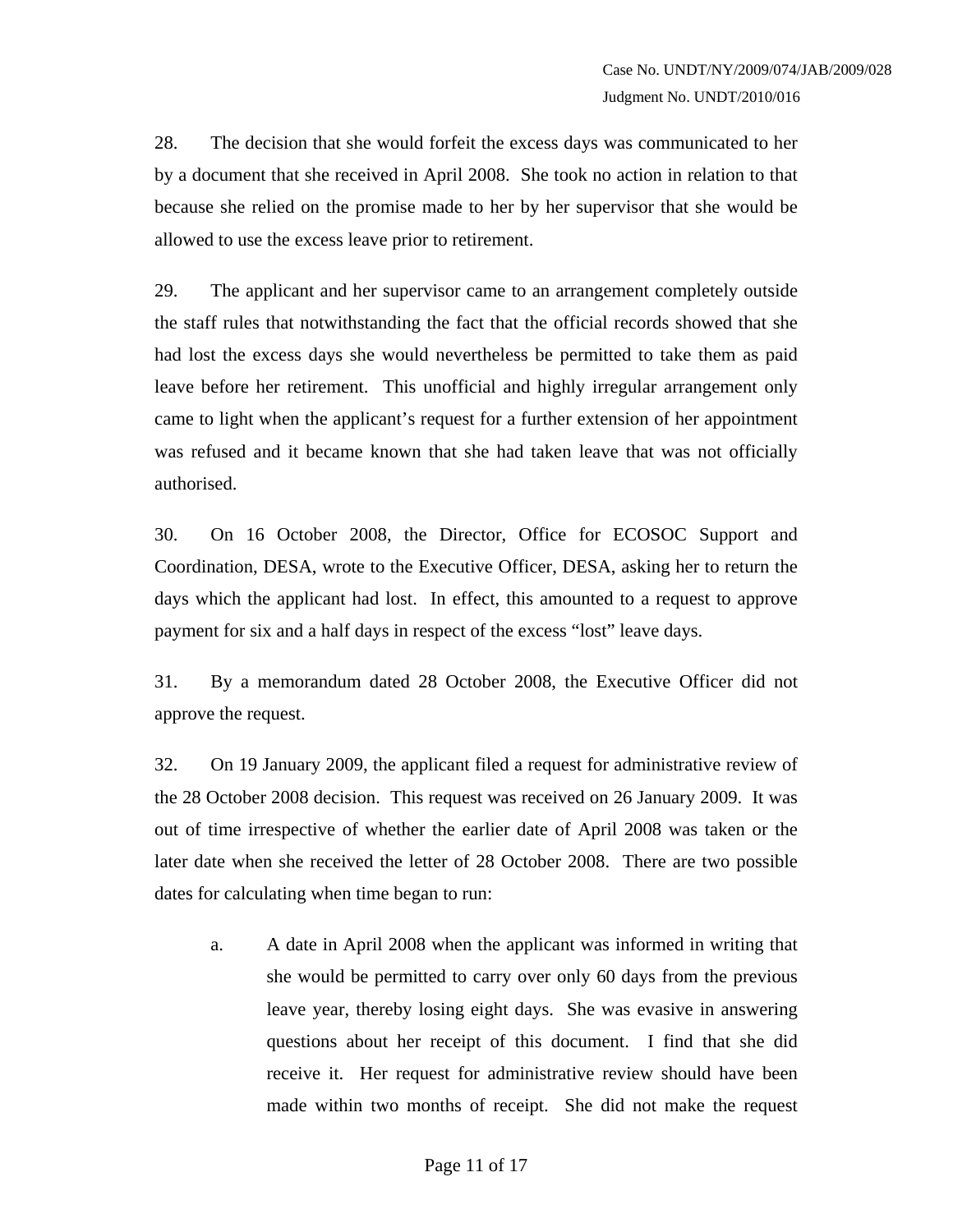because she knew that the rule was strictly applied. In any event, in collusion with her supervisor she believed that she would not lose these days which would be taken unofficially.

b. 28 October 2008 when she received the response from the Executive Officer for DESA to the effect that she had no authority to take six and a half days paid leave and that notwithstanding the request by her Director that these days should be "returned" they would not be.

33. I find as fact that the applicant knew in March and April 2008 that she was not permitted to carry over the excess leave which, at the time, was eight days. An examination of the applicant's leave records demonstrates that in previous years she managed to keep accrued annual leave below the 60-day limit at the end of the leave year. Contrary to her evidence, it is clear from the records for 2003–2008 provided by the respondent that she did not lose any leave during the period for which records were produced, although her annual leave balance fluctuated around 60 days in that time period. I find that the applicant made a conscious decision in April 2008 not to challenge the application of the rule because of the arrangement she had reached with her supervisor. Therefore, time should have run from April 2008. However, whichever date is taken, the request was out of time.

34. The applicant was concerned to secure an extension of her appointment beyond her normal retirement age. She sought legal advice at some point in the first or second week of December 2008. Whilst professional legal privilege prevented an examination of what legal advice she received, it is inconceivable that she would not have known about the time limit. She said in the course of a series of evasive answers on the question of her knowledge of time limits that she thought that it was four months. Her evasiveness was in not giving a direct answer and in shifting the focus on to other matters of dispute which were not part of this case. I find as fact that she knew that her appeal against the administrative decision should be presented within two months, but she decided to concentrate on other matters.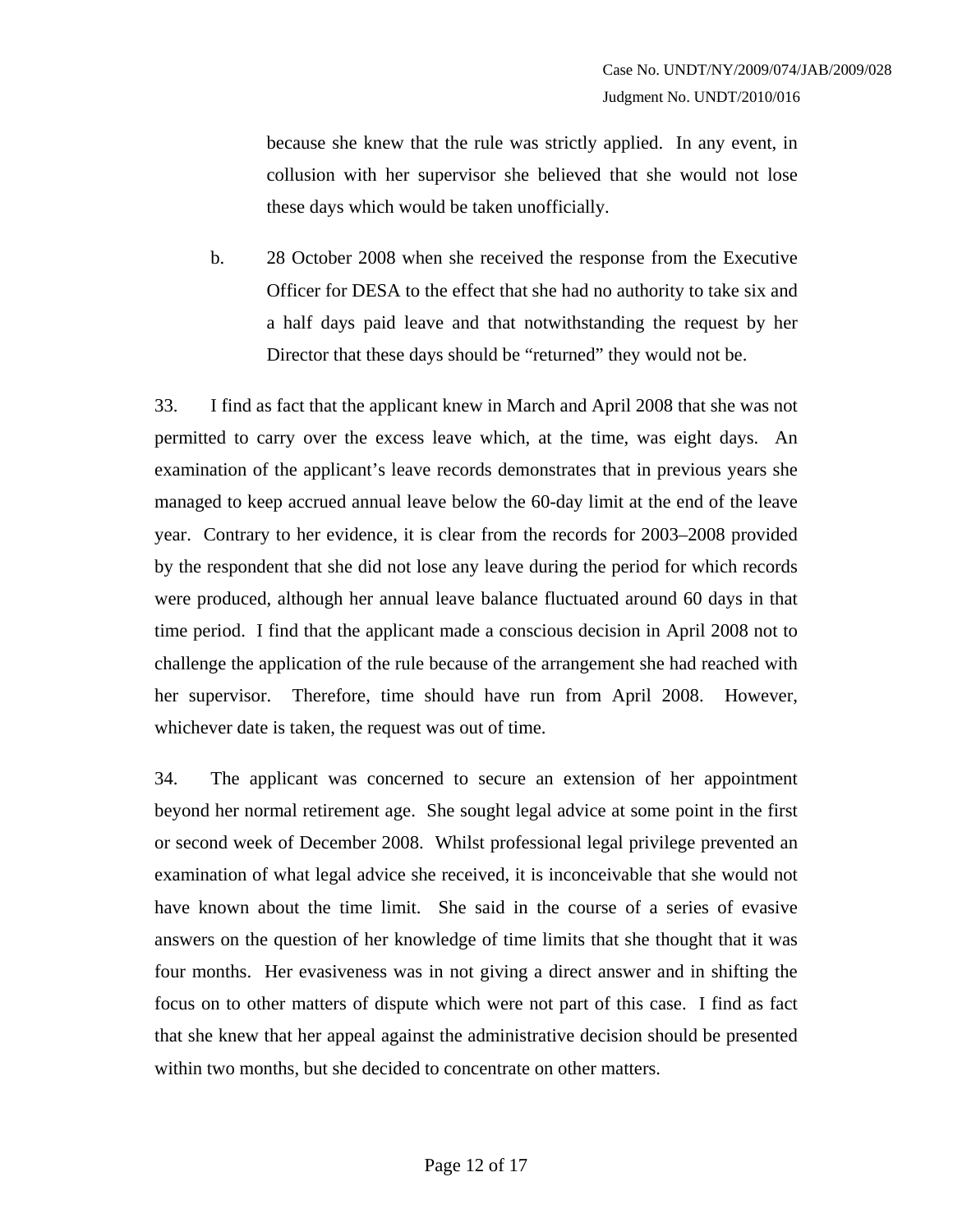35. There was some dispute as to whether the applicant's supervisor made an actual promise that she could have the excess days or merely promised to make a request to the appropriate manager. No such request was made to the Executive Officer prior to the letter of 16 October 2008 by the Director. Neither the supervisor nor the Director had the authority to promise the carry-over of excess leave. The Tribunal did not hear any evidence from the supervisor or the Director. However, the Tribunal heard evidence which it accepted that the applicant's Director knew that there was no basis upon which an exception could be made and he said so to the Chief of the Executive Office of DESA. I find that he did not wish to give the applicant the bad news himself and left it to the Chief of the Executive Office to do so. The Tribunal heard evidence that it was not uncommon for directors and others in management positions to pass the buck to the executive offices in their departments.

36. The applicant's evidence that as Officer-in-Charge she could not take leave when her supervisor was away from the office was contradicted by the documentary evidence which showed that she had in the past taken leave whilst her supervisor was absent. Furthermore, the documentary evidence showed that the applicant could have taken leave to the extent of the days in excess of 60 during the months of February and March 2008. She had, in collusion with her supervisor, taken a conscious decision not to use up the excess leave knowing that in keeping with the arrangement with her supervisor she would be able to take those days in the leave year beginning April 2008, albeit unofficially.

37. The staff rule governing the carry-over of excess leave has been strictly applied over a number of years. It was submitted by the respondent and not disputed by the applicant that any exception to this rule would have to be made pursuant to former staff rule 112.2.

38. The policy and rationale for a consistent application of the rule is to be found in a memorandum dated 6 December 1977 from the Chief of the Rules and Personnel Manual Section of the Office of Personnel Services: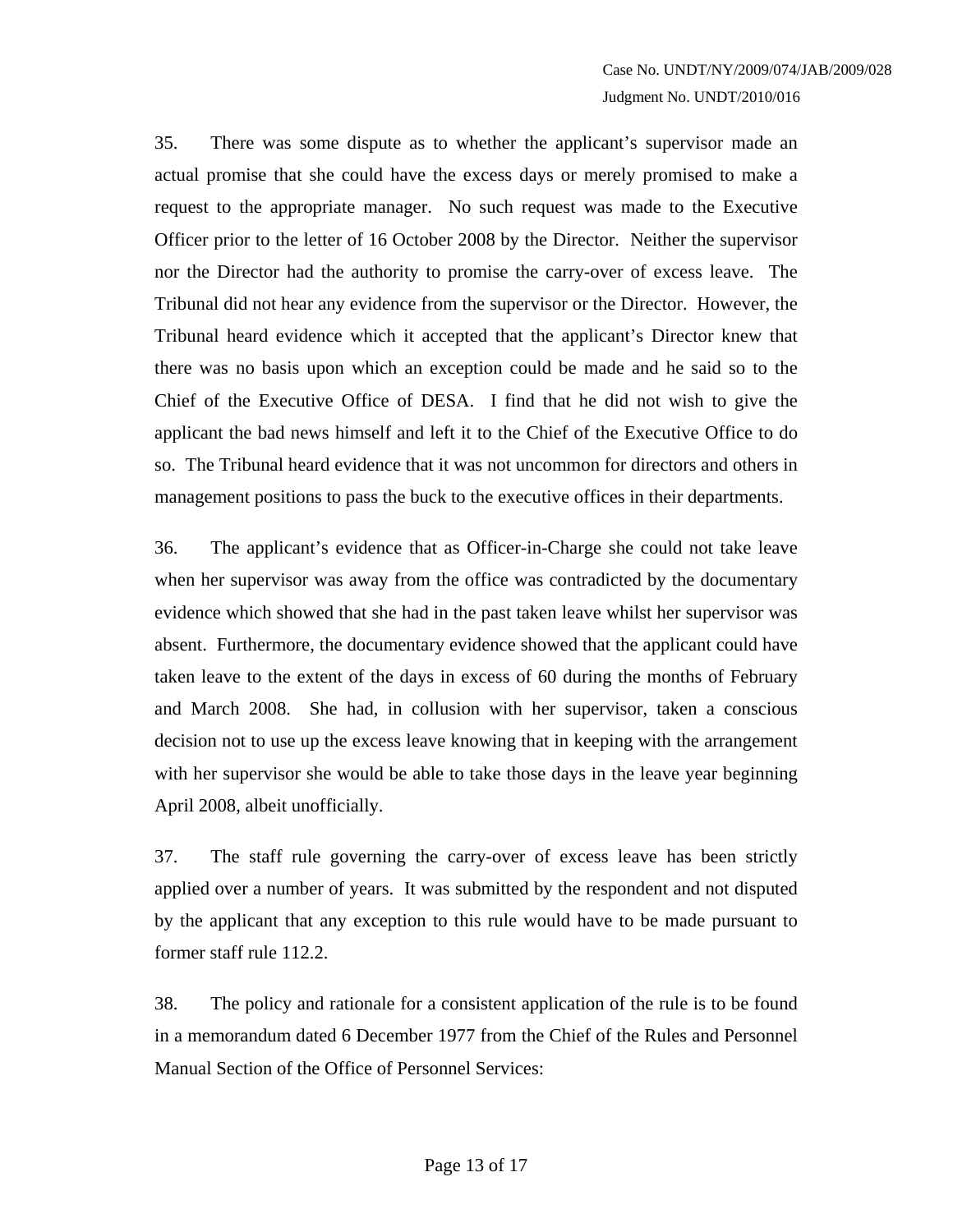Staff Rule 105.1(c) has been consistently applied in a strict manner. No exceptions will be made to allow accumulation of more than 12 weeks of annual leave, unless the staff member is on mission, as stipulated in the rule. The necessity for strict observation of this rule is fairly obvious. In view of the generous leave entitlement and possible exigencies of service occurring during a leave year, it is not uncommon for staff to be unable to take their entire leave of six weeks, in any one year. For this reason, accumulation will be allowed, but only up to a total of 12 weeks. Within this maximum limit, staff members are expected to be able to arrange their leave schedules in such a way that within the span of two years, they would at least utilize excess days of leave in the interest of both their own health and the efficiency of service. The rule therefore makes it mandatory that any accumulation beyond 12 weeks is normally liable to forfeiture.

#### **Assessment and conclusion**

39. The question whether the applicant satisfies the test that this is an "exceptional case" is a question of fact to be decided by the Tribunal. The word "exceptional" simply means something out of the ordinary. The Tribunal is required to consider the totality of the facts and circumstances including the reasons and causes as to why or how the time limit was not complied with (see paragraph 23). Application of the jurisprudence of the United Nations Administrative Tribunal, requiring a finding that the circumstances were beyond the control of the applicant, would, in my judgment, be a restrictive and unjustified interpretation placed on the plain words of the Statute of the Dispute Tribunal. It is undoubtedly a very important factor to weigh in the scales but it is not the only factor. The concept itself admits of the possibility that there would be occasions when the strict application of a time limit may give rise to manifest injustice. At the same time it is necessary for purposes of good administration and to discourage the bringing of stale claims that a time limit should be stipulated. Where the facts and circumstances of the case are out of the ordinary it could reasonably provide a justification for a failure to adhere to the time limit. The rules provide an escape clause. This approach is consistent with international jurisprudence in relation to time limits and the exceptions to be made before a claim is accepted or, in UN terminology, is regarded as "receivable".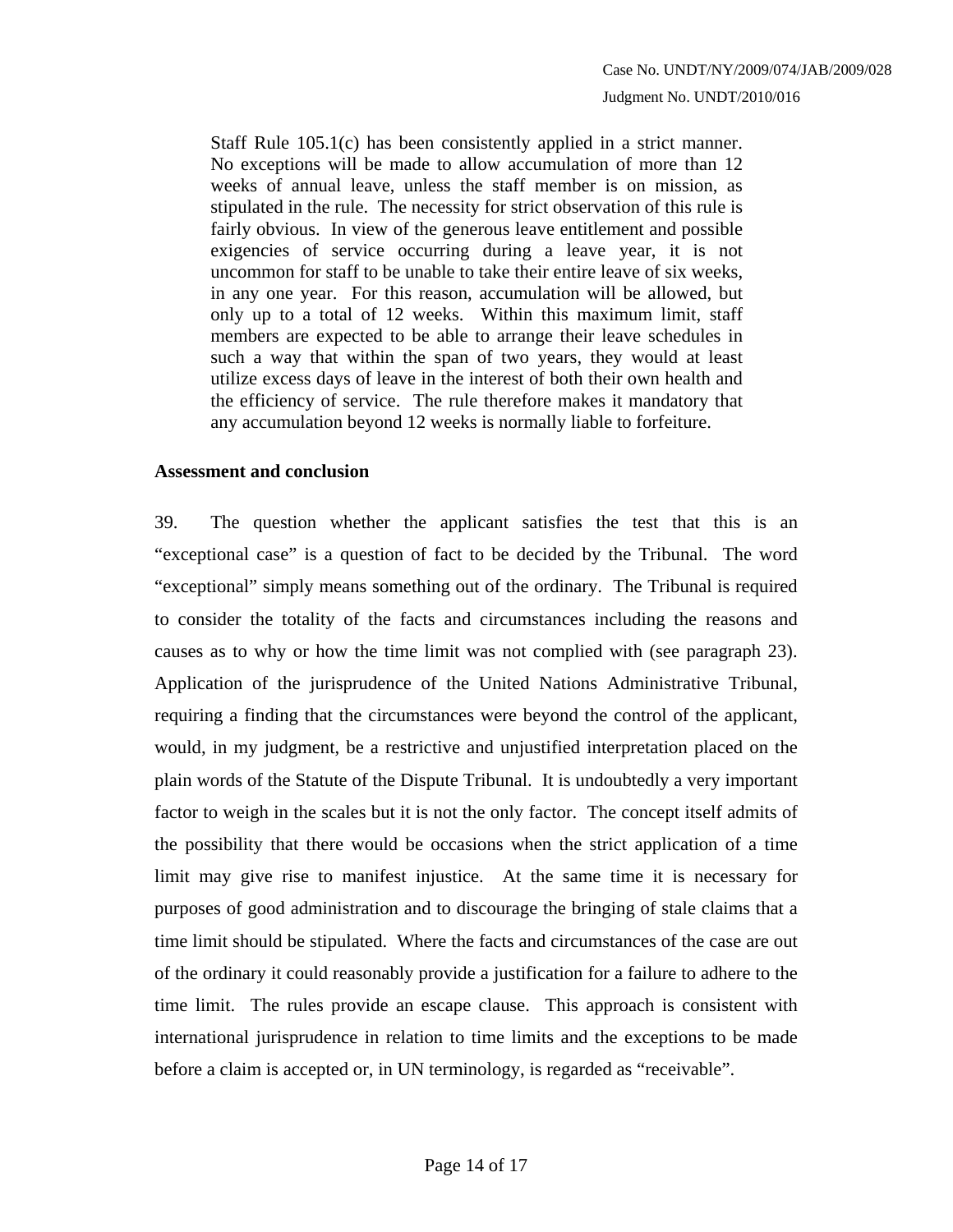40. I consider that it is good practice to advise staff members of time limits but failure to do so could not in itself constitute a ground for the Tribunal to suspend or waive a time limit. Furthermore, I find that this claim did not go out of time because the applicant was ignorant of the time limit, but as a result of a deliberate decision taken for reasons which she regarded, at the time, as being in her best interest.

41. Given the factual findings based on the oral and documentary evidence before the Tribunal I find that the applicant has not shown that this was an "exceptional case".

42. The application is not receivable and is accordingly dismissed.

#### **Applicant's submission of 4 November 2009**

43. On 4 November 2009, the applicant filed an additional submission entitled "Applicant's submission on the denial of her request for remuneration", seeking compensation for 25 days of work performed in December 2008, after her retirement. In this submission, the applicant contended that she was asked to work in December 2008 to "salvage desperate situation facing the office" and that, although her contract was not extended, and she was denied compensation for her work, the Organization "cannot escape responsibility for recompensing the applicant merely on the ground that she lacks a formal contract on which to base her claim".

44. I make no comments on the merits of this issue. It is not before me.

45. This application to add a new cause of action is wholly misconceived. It did not at any stage form part of this case. In fact, during the hearing the applicant and her counsel intimated that they were contemplating or had actually commenced a challenge to the decision not to extend her contract beyond October 2008. Furthermore, they stated that they were taking action in relation to the 25 days of work which she had done after the termination of her employment and for which she received no remuneration. They made it clear that the instant case was in relation to the six and a half days leave and none other.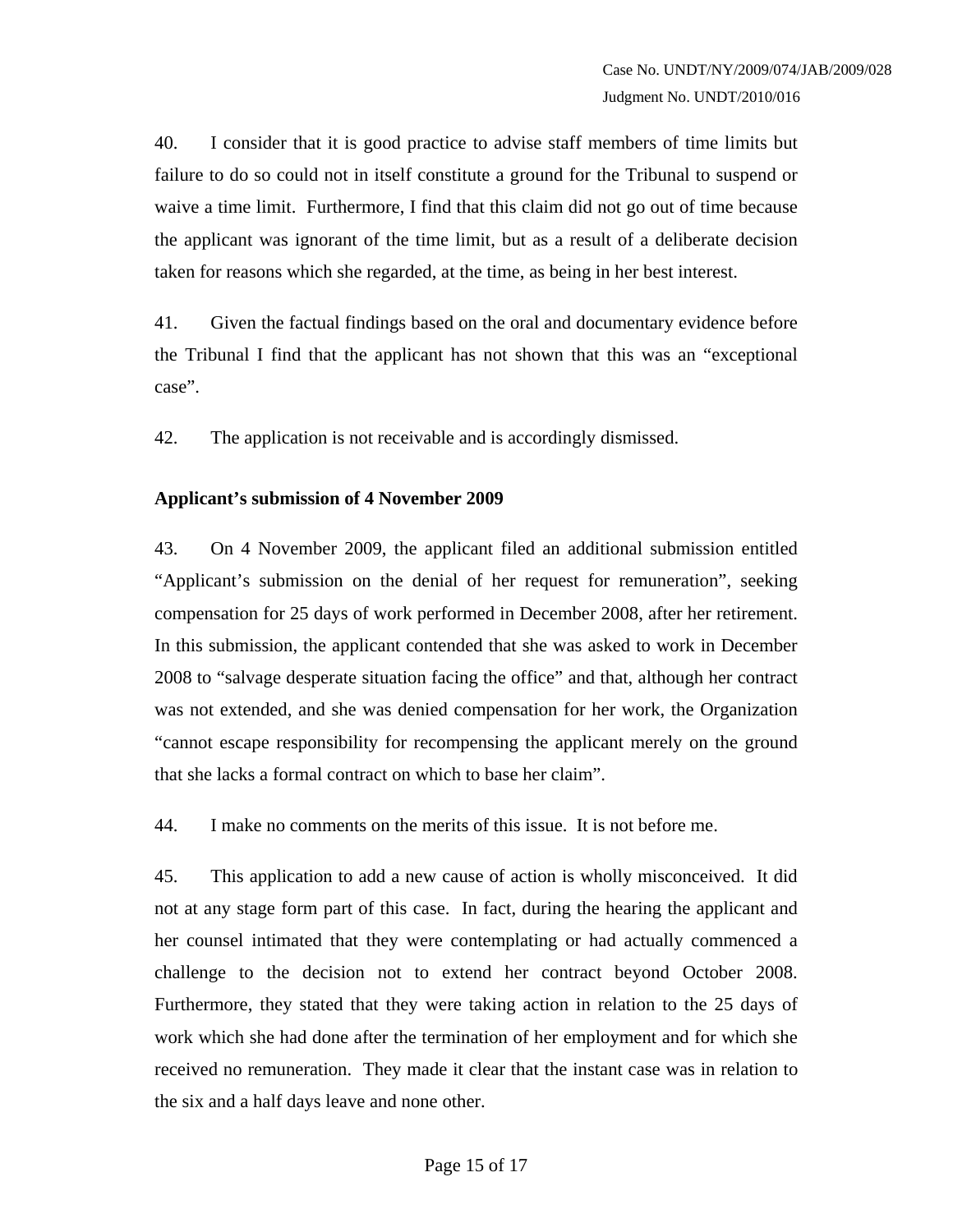46. The applicant repeatedly emphasised her commitment and the fact that she had done unpaid work to help the Organization because her successor had not been appointed. She said that there was important work to be completed. Supporting evidence was requested as part of her argument that her dedication was a relevant and exceptional factor to be taken into account with respect to her doing work to help the Organization at a time when she could have submitted her claim. The essential facts remain that: (i) this new matter was not part of the present claim when filed with the Tribunal, (ii) no application was made to amend the claim, (iii) the applicant and her counsel stated at the hearing that the case was about the six and a half days leave, and (iv) there was no request for an administrative review or management evaluation with respect to this additional matter.

47. The applicant's attempt to introduce a new cause of action through the back door is misconceived and is refused.

#### **Additional matters**

48. It is clear from the evidence that some supervisors and directors may be remiss in failing to implement the strict rule regarding the carry-over of annual leave. The day-to-day management of annual leave must be left to the local managers. However, the evidence which emerged in this case suggests that private arrangements that are inconsistent with the rules may well be taking place. Furthermore, there would appear to be, on the part of some supervisors a reluctance to make clear and authoritative decisions which may court unpopularity with the staff member. Instead it is left to the executive office to deliver the bad news. Evidence of such failures and display of weak management not only frustrate the underlying policy but leaves open the risk of abuse of the annual leave system.

49. The Secretary-General may consider that further guidance should be issued to include sanctions for non-compliance on the part of supervisors and managers who have responsibility for administering the rules of the Organization.